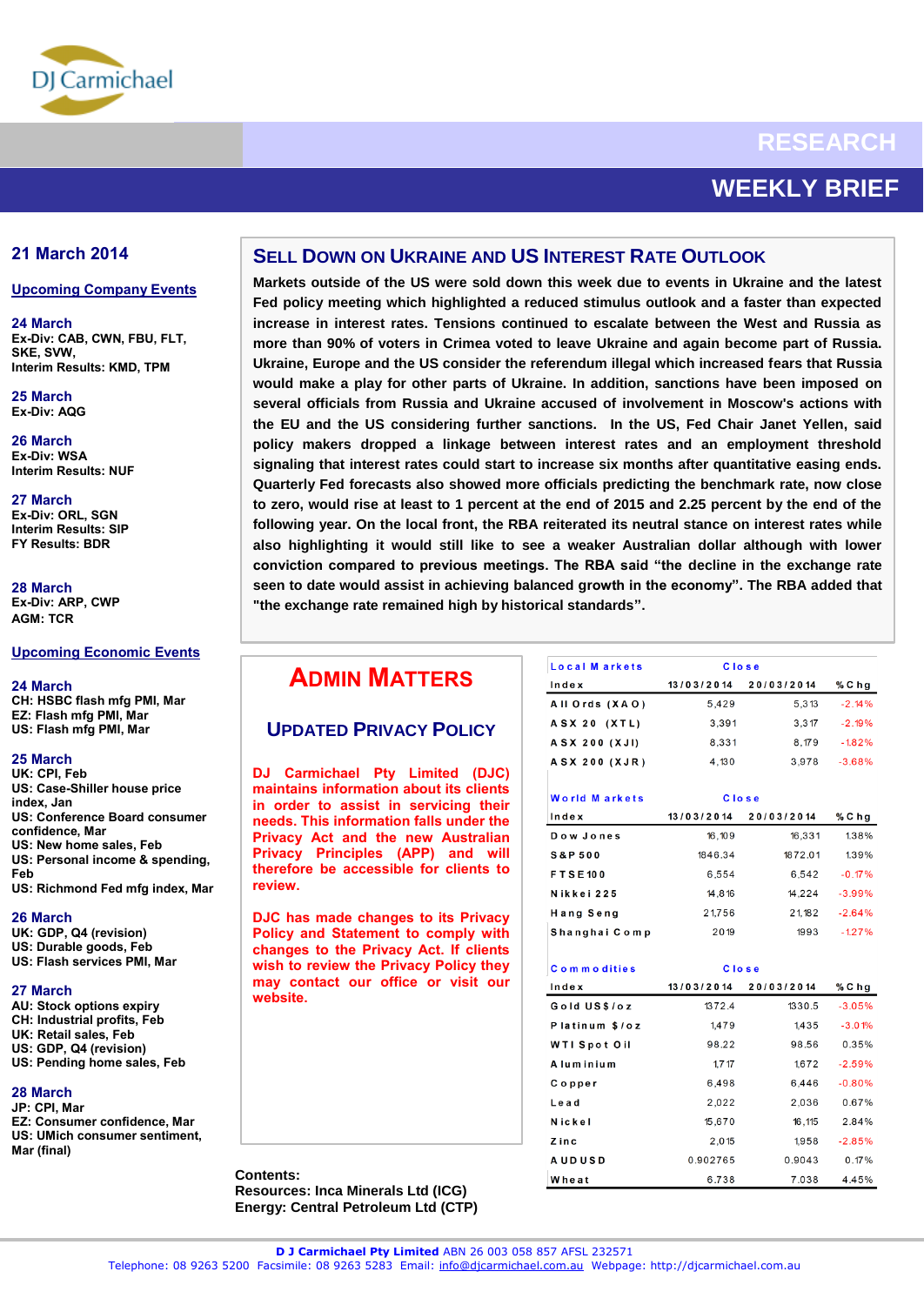## **WEEKLY BRIEF**

## **Resources Brief**

## **Inca Minerals Ltd (ICG) Speculative Buy**

## **12 Month Performance**



*Source: IRESS*

**Next jigsaw piece slotted**

**On 12 March ICG released details from its third deep hole into the Chanape Project, Peru. Chanape is a potentially large mineralised system consisting of multiple breccia pipes hosting relatively high grade gold and silver mineralisation overlying a porphyry system hosting lower grade copper, silver and molybdenum mineralisation. The hole contained a number of potentially economic copper intersections at intervals down the hole within a broader 283m envelope averaging 0.41% Copper equivalent. Whilst not the Eureka hole, it adds significantly to the belief that the higher level, and potentially more central parts of the system lie to the NE in the centre of a large SP anomaly.**

#### **Key Points**

- **Encouraging signs from deep hole No. 3:** ICG has released details of its third diamond drill hole into the Chanape Porphyry in Peru. Chanape lies 30m from the massive Toromocho deposit (Resource of 2.15Bt at 0.5% copper equivalent) owned by Chinalco and currently in development. A broad mineralised envelope of 283m at 0.32% Cu, 6.7g/t Ag and 83ppm Mo [0.41% Cu eq.] was punctuated by four broad zones of higher grade mineralisation averaging between 0.41% Cu eq. and 0.58% Cu eq. Although some individual results contained copper grades well in excess of 1% Cu, it is the discovery of a large zone of copper eq. grades around 0.5% Cu eq. or greater that is the focus.
- **Complexity in the system:** From the limited drilling results so far, it seems to us that Chanape is relatively complex and could have multiple 'centres'. Although this can be frustrating in the early part of an exploration program, complexity provides potential to find a big system as deposits are more likely to host multiple ore zone characteristics. Three different hosts have been identified – breccia hosted Au-Ag-Cu mineralisation and vein-hosted Au-Ag-Cu±Pb mineralisation at surface and a porphyry style Cu-Mo-Ag±Au system at depth. Similar characteristics are seen at Toromocho.
- **Everything points to the SP anomaly:** The drilling so far keeps pointing towards the large SP anomaly centred to the north-east of the completed drilling. This lies up slope of the latest drill holes and it would appear that the porphyry may lie at shallower levels in this location. There are a number of 'centres' to this anomaly. There are also two additional SP anomalies.
- **Majors seeking data:** For these reasons, ICG has been approached by a number of larger companies seeking access to data under Confidentiality Agreement (CA) conditions. Chanape is displaying the essential ingredients of mineralised systems that can produce large deposits.
- **Infrastructure not too far away:** Chanape lies relatively close to existing rail, power and road infrastructure and is approximately 90 kms from the nearest copper smelter, outside Lima.
- **Drilling approval for major program anticipated Q2:** ICG anticipate receiving drilling approvals for a large 20,000m program in Q2 2014. In the meantime, clay alteration mapping and detailed logging will help tighten up drill target for the forthcoming program.
- **Buy recommendation maintained:** We maintain our Speculative Buy recommendation for high risk investors